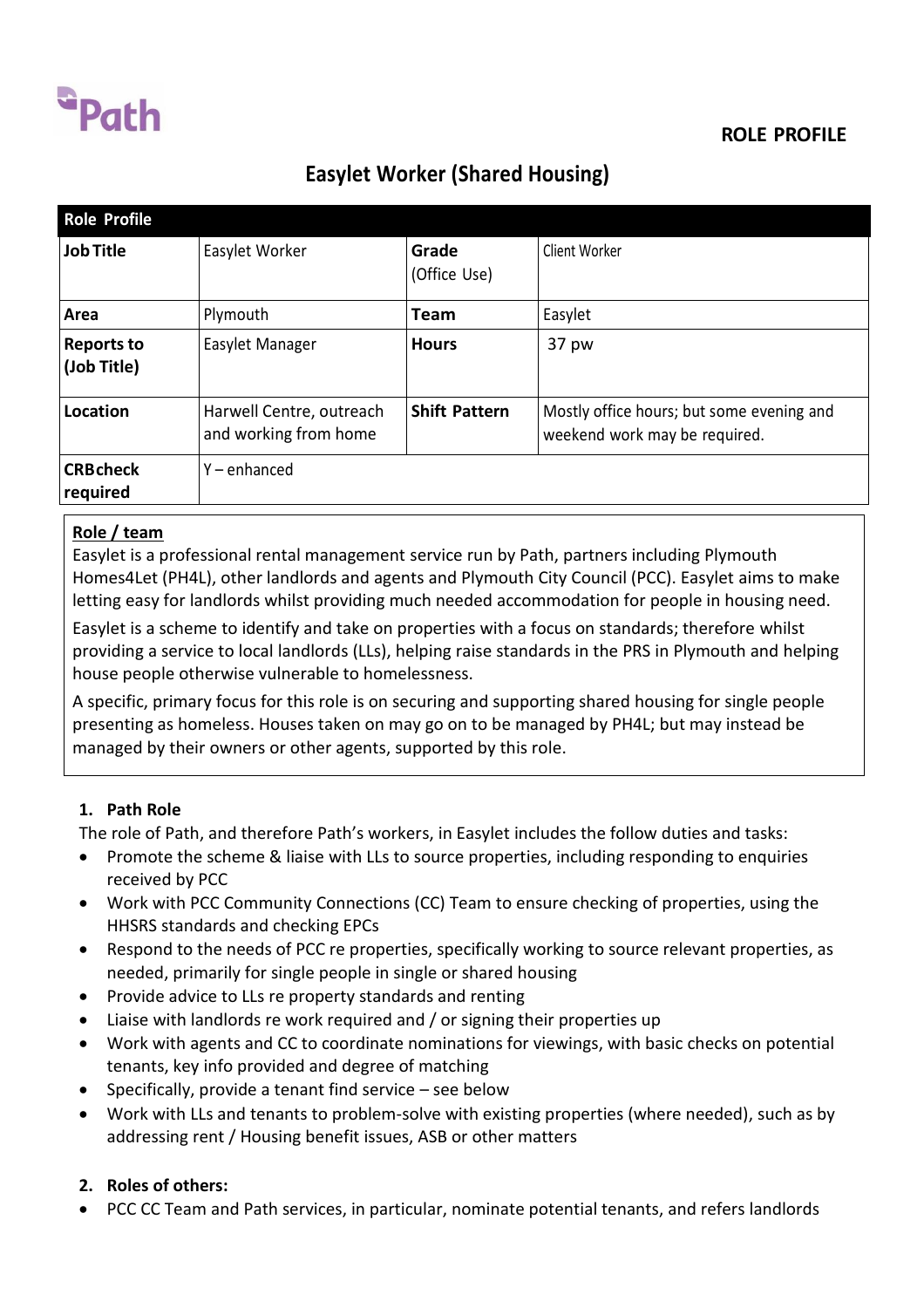Landlord / agent manages tenancies and properties (rent, visits, reports etc)

## **3. Accommodation for single people**

Securing properties for single people will often mean finding and working with shared houses. Duties therefore include:

- Monitoring needs at any time
- Working with landlords over standards, any works and availability
- Work with partners to ensure that people and properties are matched and that move-ins are successful

## **4. General / other**

- The nature of this scheme means that the role features a degree of development work, being responsive to the needs of partners, as well as landlords.
- Developing & maintaining Easylet literature, monitoring systems & referral procedures
- Recording and reporting on work done, including quarterly narrative and statistical reports
- Keeping up-to-date with relevant legislation and other developments
- Participation in team, staff and other meetings, as required
- Representing Path at relevant events and functions
- Other duties as required by line manager or Director
- Compliance with Path Worker Conditions.

#### **Easylet scheme**

This role will contribute to supporting existing Easylet properties, as well as taking on additional properties.

### **Easylet Tenant Find Service**

When we meet a landlord for the first time, they may be interested in working with Easylet, but want to manage their properties themselves.

Our dedicated Easylet Tenant Find Service worker will support the landlord free of charge to let their properties.

Support will include:

- Initial meeting at the property to discuss the scheme and complete a property inspection
- Financial assistance to ensure a property is to a decent homes standard may be considered in some cases
- Arranging and attending viewings with the landlord and potential tenants
- Arranging the move into the property with the landlord/tenant
- Ensuring the tenant has one month's deposit and one month's rent upfront.
- Ensuring a direct rent payment request is made to either the universal credit or housing benefit departments
- Advising and assisting the landlord if tenants are moving on
- If you are not an accredited landlord, we can sign you up to the Landlords Accreditation Training and/or a year's membership with the South West Landlords Association

What will landlords need to do?

- Attend the property with the Easylet worker
- Create the tenancy agreements
- Collect and keep records of rent paid
- Complete property inspections
- Issue any notices if required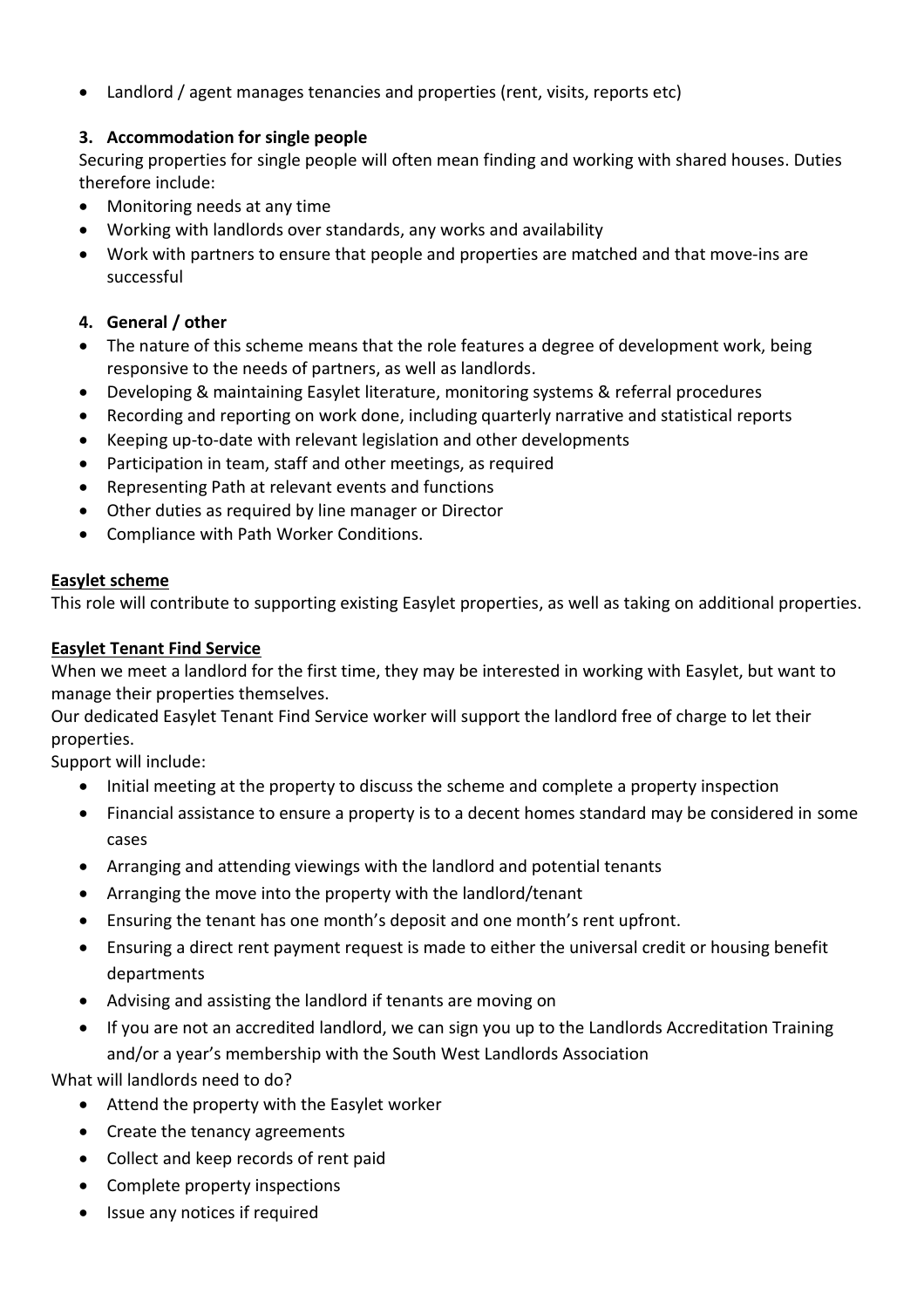## **Easylet Worker: Person Specification**

Path is looking for someone with a good understanding of housing and homelessness issues, particularly private rented.

| Essential                                                                                                                                                                                                       | Desirable                                                                                                    |  |  |  |  |
|-----------------------------------------------------------------------------------------------------------------------------------------------------------------------------------------------------------------|--------------------------------------------------------------------------------------------------------------|--|--|--|--|
| <b>Personal Qualities</b>                                                                                                                                                                                       |                                                                                                              |  |  |  |  |
| Approachable                                                                                                                                                                                                    | Experience of housing people in                                                                              |  |  |  |  |
| Motivational communicator                                                                                                                                                                                       | <b>PRS</b>                                                                                                   |  |  |  |  |
| Demonstrable ability to engage, refer and<br>collaborate effectively                                                                                                                                            | <b>Emergency First Aid for Appointed</b><br>Persons                                                          |  |  |  |  |
| Problem-solving, realistic approach                                                                                                                                                                             | More developed IT skills, such as                                                                            |  |  |  |  |
| <b>Housing and homelessness</b>                                                                                                                                                                                 | design and creation of literature                                                                            |  |  |  |  |
| Ability to assess housing needs and identify<br>relevant options                                                                                                                                                | Knowledge of local services,<br>referral systems, and local                                                  |  |  |  |  |
| Knowledge of setting up tenancies                                                                                                                                                                               | procedures                                                                                                   |  |  |  |  |
| Excellent understanding of private rented sector,<br>culture and market                                                                                                                                         | Experience of negotiating with<br>private landlords                                                          |  |  |  |  |
| Knowledge of housing and homelessness<br>legislation/guidance, including Housing Act<br>2004, HMO licensing, HHSRS (property<br>standards), Deposits protection etc and related<br>rights and responsibilities. | Experience of supporting clients<br>to use savings scheme<br>Have a valid drivers' licence &<br>use of a car |  |  |  |  |
| Work with landlords and tenants                                                                                                                                                                                 |                                                                                                              |  |  |  |  |
| Ability to assess affordability and provide<br>budgeting support                                                                                                                                                |                                                                                                              |  |  |  |  |
| Ability to identify and manage risk                                                                                                                                                                             |                                                                                                              |  |  |  |  |
| Positive attitude towards, and understanding of,<br>relevant client groups                                                                                                                                      |                                                                                                              |  |  |  |  |
| Understanding of and commitment to equal<br>opportunities and diversity                                                                                                                                         |                                                                                                              |  |  |  |  |
| Ability to provide case support and monitoring<br>for tenancies                                                                                                                                                 |                                                                                                              |  |  |  |  |
| Office and communication                                                                                                                                                                                        |                                                                                                              |  |  |  |  |
| Experience of liaising / communicating with<br>other staff on professional basis, including being<br>an active part of a busy team                                                                              |                                                                                                              |  |  |  |  |
| Good written and verbal communication skills                                                                                                                                                                    |                                                                                                              |  |  |  |  |
| Good negotiation skills                                                                                                                                                                                         |                                                                                                              |  |  |  |  |